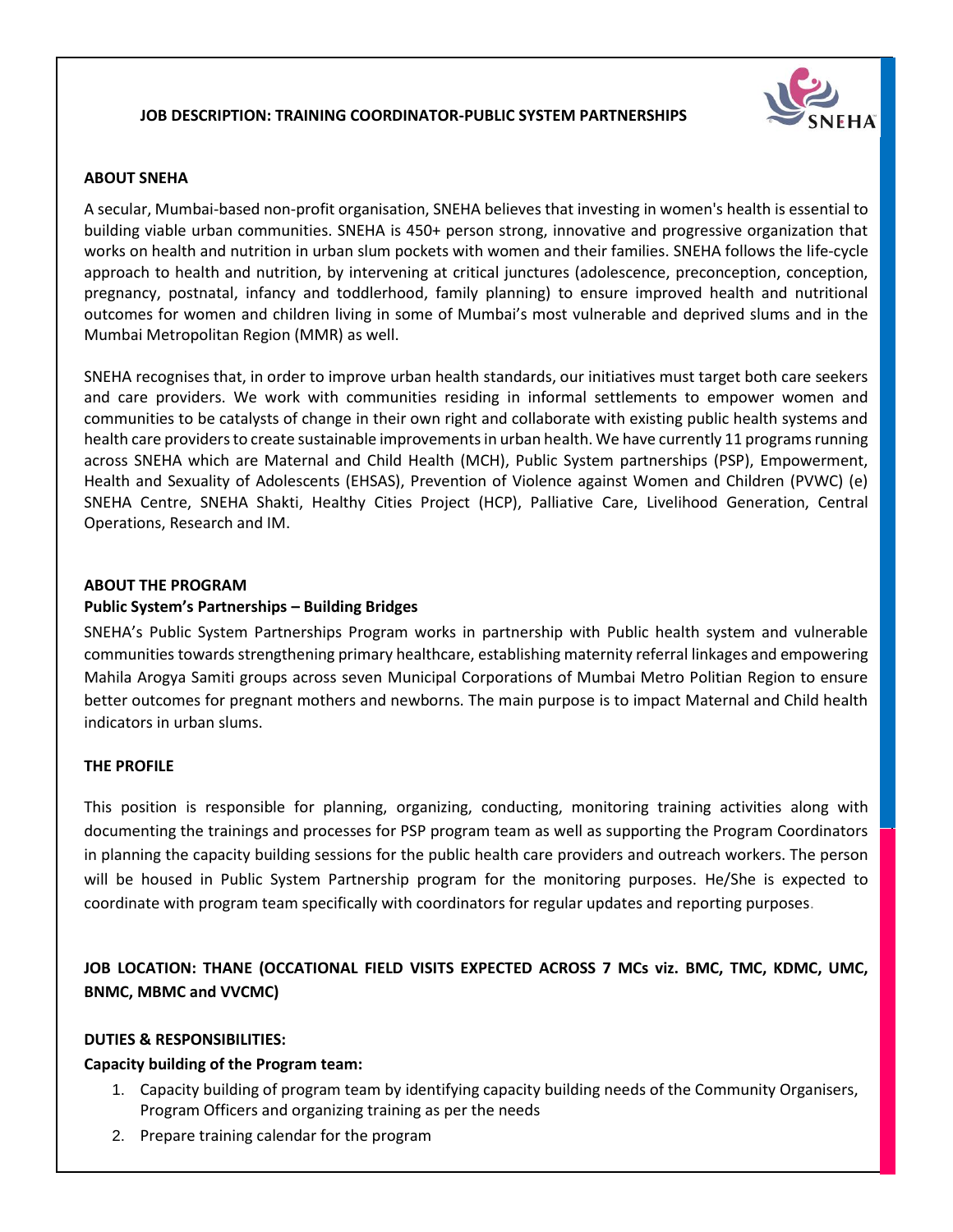- 3. Design training curricula with assistance of APDs and PD.
- 4. Prepare pre-post evaluation and feedback tools considering the nature of training.
- 5. Preparing training budget and monitor the utilization of the budget
- 6. Collaborating with Learning and Development Manager SNEHA and program team for training needs
- 7. Conduct literature review for designing training sessions
- 8. Preparing training expenses vouchers and ensuring the approvals from respective manages/supervisors
- 9. Conduct mock sessions for program team on periodical basis
- 10. Observe actual field intervention, provide thematic and skill related feedback to intervention team
- 11. Conduct quarterly knowledge assessment/retention tests for program staffs
- 12. Prepare training reports.
- 13. Oversee the development and printing of BCC and IEC material for the training and also to be used for awareness generation by the field team.
- 14. Identification of suitable resource persons for conducting technical and clinical, behavioral/motivational training for team and stakeholders
- 15. Creating a data base of trainers on clinical, behavioural and skills based aspects

### **Capacity building of stakeholders (as per protocols):**

- Capacity building of program stakeholders by following training process including permission from stakeholders and related correspondence to succeed the capacity building initiatives.
- Supporting PCs in all the planned trainings with Municipal Corporations (Health Care Providers of Health Posts and Higher facilities and ASHAs training)
- Prepare training reports

### **Capacity building of Community Action group (quarterly)**

- Capacity building of program community volunteers by following training process including training need assessment with assistance with teams.
- Prepare training reports

### **Training module:**

Prepare small BCC material, training modules for staff, stakeholders and community volunteers

### **MANAGEMENT & REPORTING**

- Reports to Associate Program Director
- Manage data capture, storage, analysis and reports.
- Contribute to the organizational culture and work of SNEHA to an appropriate degree
- Participate in the SNEHA activities.
- Expected to travel across 7 municipal corporations and outside for TOT sessions

### **QUALIFICATIONS & EXPERIENCE**

- Experience in literature review for design training curricula's, assessment tools, planning , organizing, and delivery of training programs
- Familiarity with government systems, ministries, departments and informal settlements in Mumbai and surrounding corporations
- Excellent skills of interpersonal communication, presentation skills, writing in English, analysis of complex documents